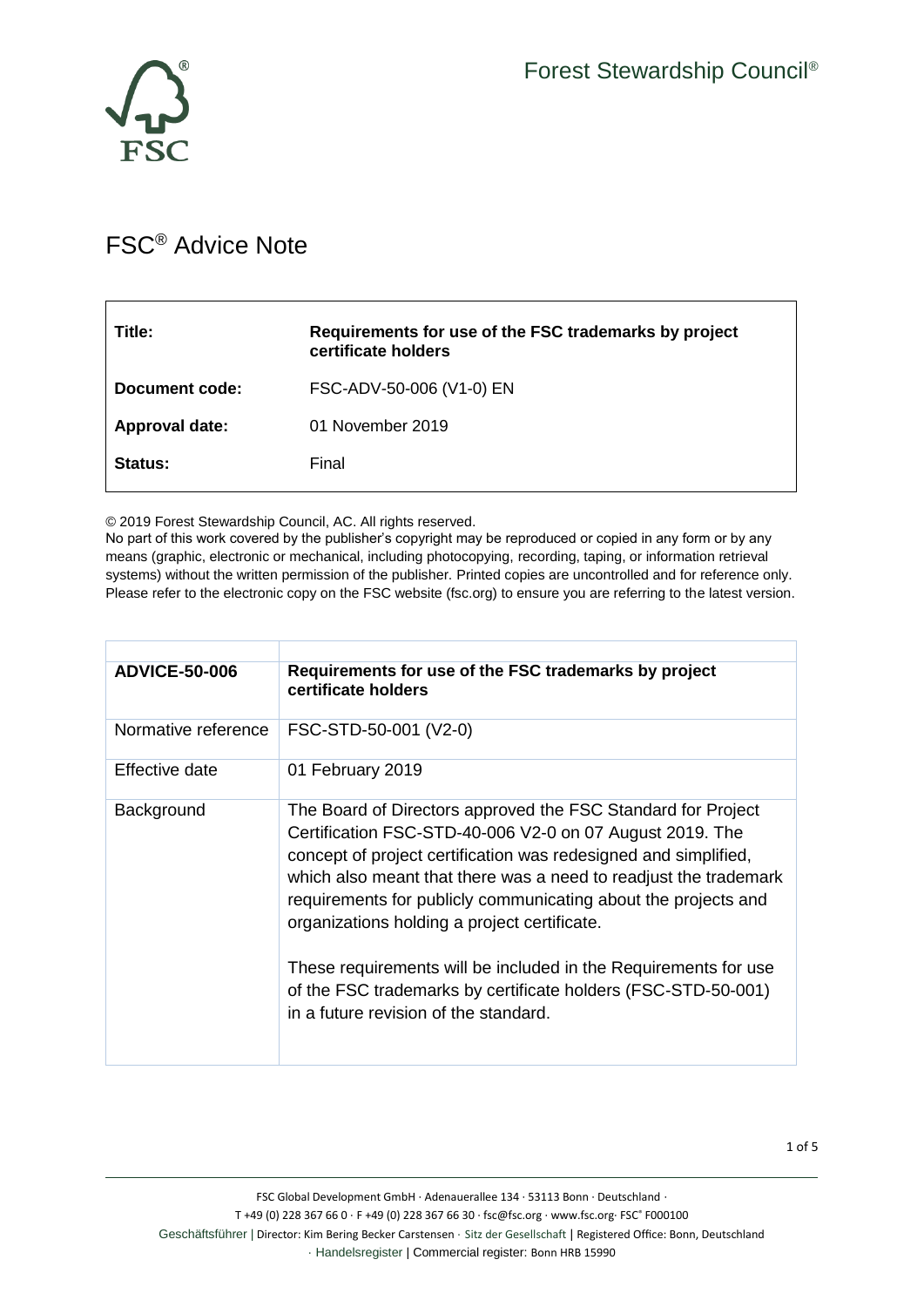

| <b>Advice</b> | Use of trademarks<br>1.                                                                                                                                                                                                                                                               |  |
|---------------|---------------------------------------------------------------------------------------------------------------------------------------------------------------------------------------------------------------------------------------------------------------------------------------|--|
|               | 1.1.<br>This advice note replaces Annex B, Section 2 in FSC-<br>STD-50-001 (V2-0). All other requirements for use of the<br>FSC trademarks in standard FSC-STD-50-001 (V2-0) shall<br>apply to project certificate holders, unless stated otherwise<br>in this advice note.           |  |
|               | 1.2.<br>Promotion with FSC trademarks shall refer only to the<br>project itself and to the project certificate holder, not to any<br>other parties (e.g. project members) involved in the<br>project.                                                                                 |  |
|               | 2. Promoting projects                                                                                                                                                                                                                                                                 |  |
|               | 2.1.<br>When promoting a finished project with FSC trademarks<br>on the site, the elements shall be:                                                                                                                                                                                  |  |
|               | FSC logo or 'Forests For All Forever' mark<br>$\bullet$<br>Licence code<br>$\bullet$<br>FSC website (not compulsory)<br>Promotional statement specifying the project, the<br>FSC project claim, and a reference to the meaning<br>of the certification, examples provided in Table A. |  |
|               | Table A.<br><b>Examples of promotional statements</b><br>Alternative formulations are acceptable if the meaning of the<br>claim remains the same.                                                                                                                                     |  |
|               | <b>Full certification claim</b>                                                                                                                                                                                                                                                       |  |
|               | "This [name of project] is FSC®-certified using responsibly<br>sourced [name of forest-based materials].<br>FSC is a sustainable forest management solution. With<br>this [name of project] [we/you] help take care of the<br>world's forests."                                       |  |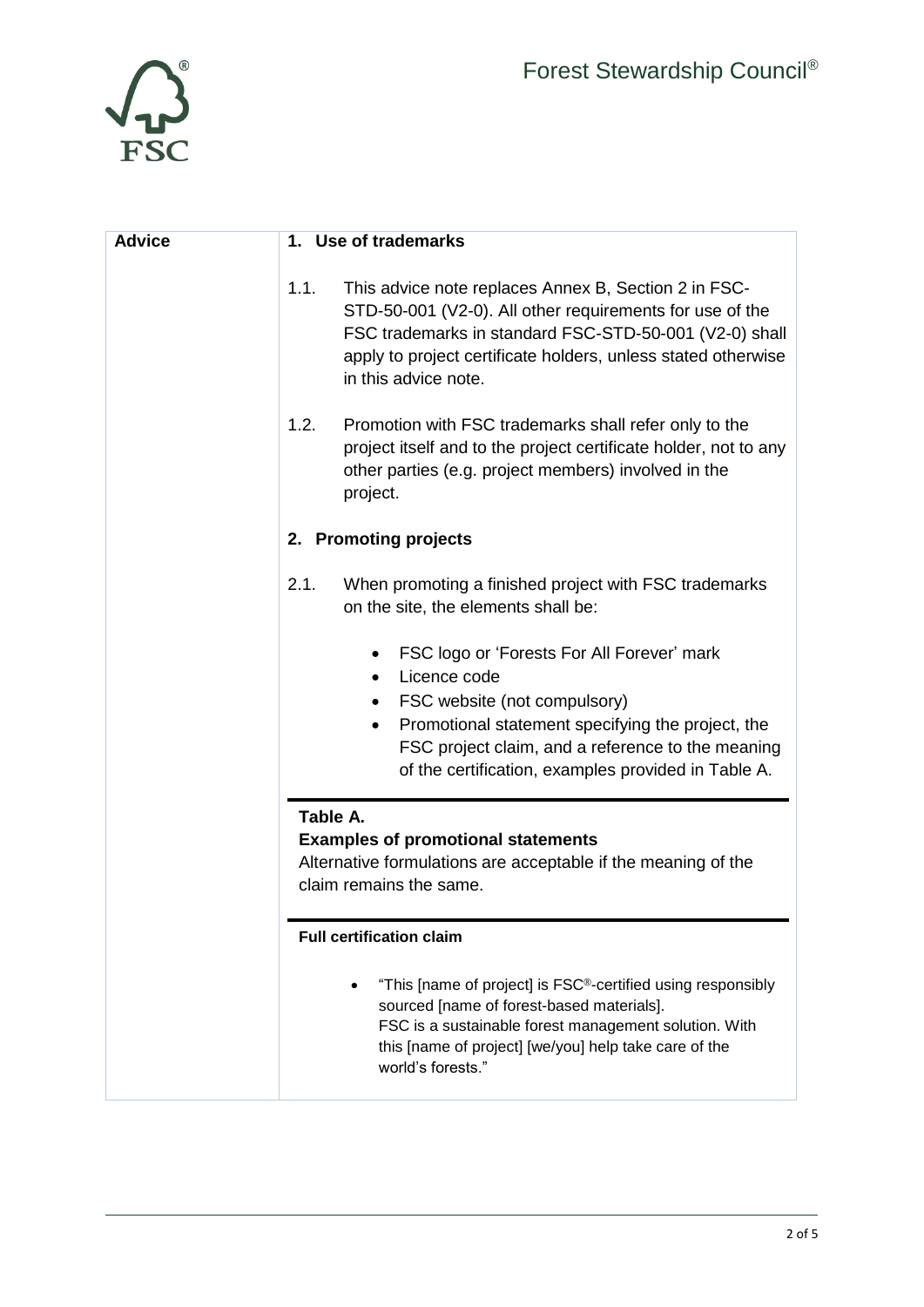

| "All [name of forest-based materials] in this [name of<br>project] [is/are] FSC®-certified supporting responsible<br>forest management.<br>FSC is a sustainable forest management solution. With<br>this [name of project] [we/you] help take care of the<br>world's forests."<br>NOTE: Use the second example above only if the project |
|------------------------------------------------------------------------------------------------------------------------------------------------------------------------------------------------------------------------------------------------------------------------------------------------------------------------------------------|
| does not contain any non-certified and non-controlled<br>components (see clause 4.4 of FSC-STD-40-006 V2.0).                                                                                                                                                                                                                             |
| <b>Components claim</b>                                                                                                                                                                                                                                                                                                                  |
| "[Name of component(s)] of this [name of project] [is/are]<br>FSC <sup>®</sup> -certified supporting responsible forest<br>management.<br>FSC is a sustainable forest management solution."                                                                                                                                              |
| "All [name of component(s)] of this [name of project] are<br>FSC <sup>®</sup> -certified ensuring responsible sourcing of forest-<br>based materials.<br>FSC is a sustainable forest management solution."                                                                                                                               |
| Percentage claim                                                                                                                                                                                                                                                                                                                         |
| "[xx]% of the [name of forest-based materials] used in this<br>[name of project] is FSC®-certified.<br>FSC is a sustainable forest management solution. With<br>this [name of project] [we/you] help take care of the<br>world's forests."                                                                                               |
| NOTE: State "All, 100% or xx% of timber or component(s) used in this<br>house come from <b>FSC<sup>®</sup>-certified well managed forests</b> " only if it is<br>verified that all material used is FSC 100%.                                                                                                                            |
| 2.2.<br>When promoting finished projects through brochures,<br>websites and other promotional materials, the FSC project<br>claim for projects with component and percentage claims                                                                                                                                                      |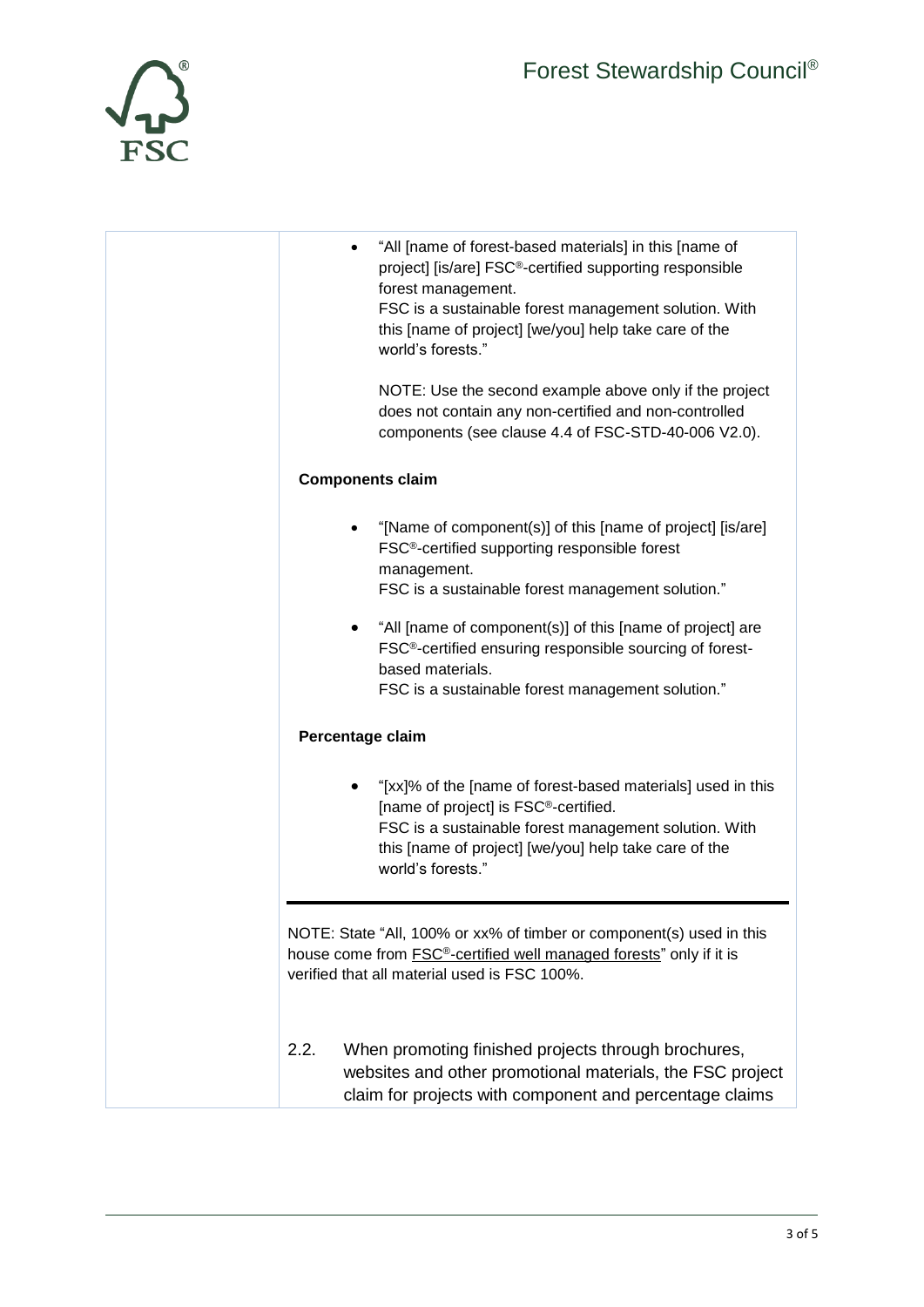

r

|      | shall be clearly communicated, see the examples in Table<br>А.                                                                                                                                                                                                                                                                                                                                                                                       |
|------|------------------------------------------------------------------------------------------------------------------------------------------------------------------------------------------------------------------------------------------------------------------------------------------------------------------------------------------------------------------------------------------------------------------------------------------------------|
| 2.3. | The FSC logo and 'Forests For All Forever' marks can be<br>used for a percentage claim only if it is equal to or higher<br>than 50%. Percentage claims below 50% may be<br>promoted with text references to FSC <sup>®</sup> and Forest<br>Stewardship Council®.                                                                                                                                                                                     |
| 2.4. | The organization shall not apply the FSC on-product<br>labels (see FSC-STD-50-001 V2-0, clause 3.2) on projects<br>or their components. Finished products that were labelled<br>by suppliers (e.g. benches with the FSC label applied by<br>the supplier) can remain labelled in the final project.                                                                                                                                                  |
|      | NOTE: Visible on-product labels on products or<br>components must not cause confusion about which<br>components of a project are certified.                                                                                                                                                                                                                                                                                                          |
| 2.5. | Ongoing FSC-certified projects can be promoted with FSC<br>trademarks in signage and printed materials, in which case<br>the following statements shall be used: "FSC®-certified<br>[name of forest-based materials] specified for this [name of<br>project]"; or for full project certification: "Sourcing<br>responsible FSC <sup>®</sup> -certified forest products" or another<br>equivalent statement as approved by the certification<br>body. |
| 2.6. | Completed FSC-certified projects can also be promoted<br>after expiry of the project certificate or sales of the project.<br>Organizations may contact the trademark service provider<br>(FSC national office) to obtain a licence for promotion.                                                                                                                                                                                                    |
| 2.7. | Materials that are sourced with the FSC small and<br>community producers label and/or ecosystem services<br>claims can be promoted as such following the applicable<br>requirements of the FSC normative framework.                                                                                                                                                                                                                                  |
| 2.8. | Organizations may promote the FSC certification of<br>temporary structures such as scaffolding or site hoardings                                                                                                                                                                                                                                                                                                                                     |